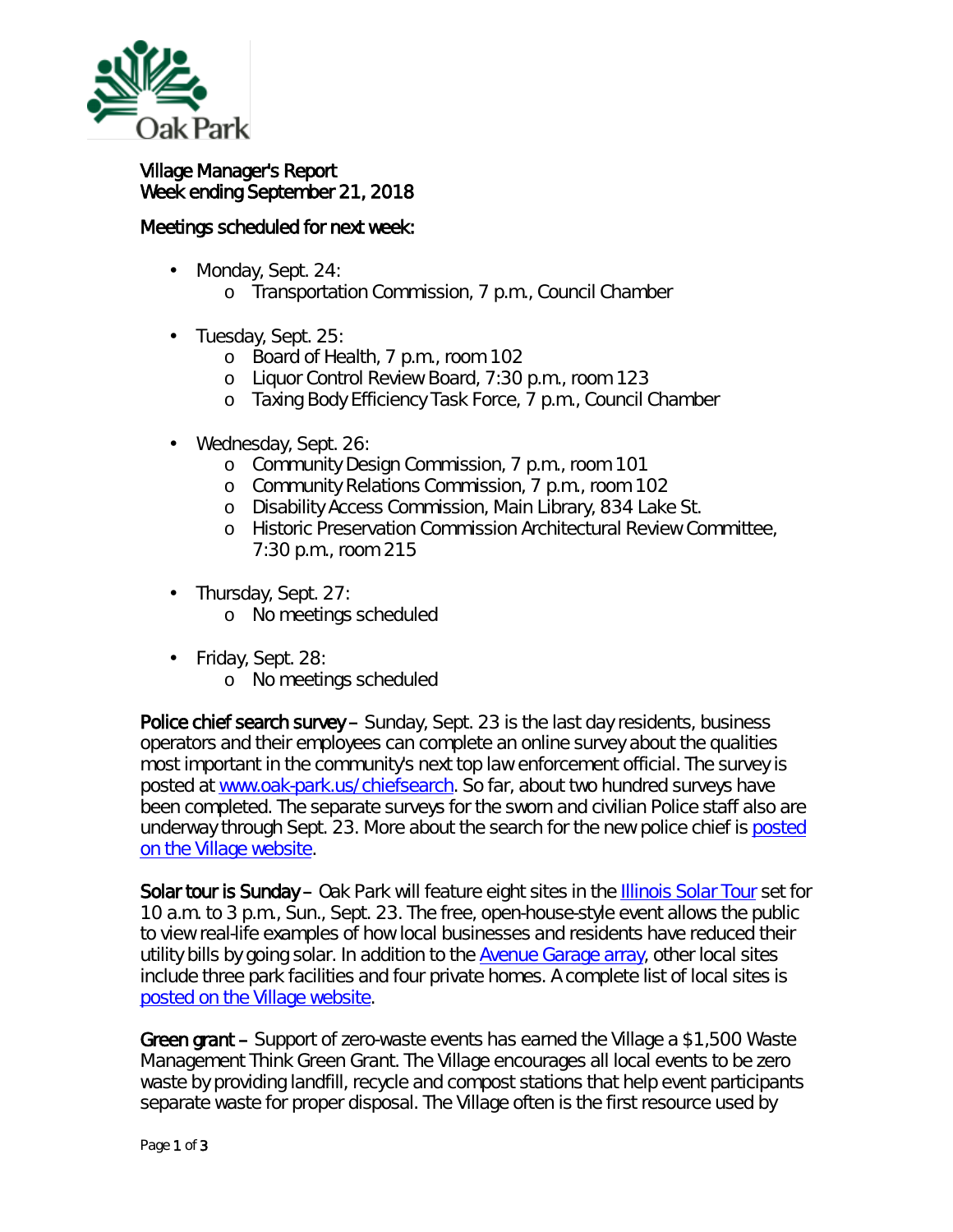organization considering a zero-waste event.The grant will help the Village continue to provide support for local events, including our popular [Green Block Party](https://www.oak-park.us/village-services/refuse-recycling/keep-oak-park-beautiful/green-block-party-request-form) program.

Recycling news – The Public Works Center hosted one of the largest paper shredding and textile recycling events since the programs began. Nearly 420 cars representing some 437 households drove through the center Saturday (Sept. 15) to drop off 521 boxes and bags of personal papers for shredding. Another 329 bags and boxes of old clothing weighing 3,237 pounds were collected for recycling by the Epilepsy Foundation of Chicago.

Redevelopment project news – Equipment and materials for streetscape construction on South Boulevard began arriving this week by the Eleven 33 development site, as crews prepare to begin bringing the area between Marion Street and Harlem Avenue back into drivable and walkable condition before Thanksgiving. This section of South Boulevard is closed and traffic detoured to Randolph Street and North Boulevard, where westbound traffic is restricted to turning north onto Harlem. Meanwhile, Public Works crews completed 14 water main taps in the 900 block of Madison Street for the new Lexington Reserve development project.

Boulevards project update – The intersection of South Boulevard and Clinton Avenue is expected to remain closed to traffic for another week for water main work and site restoration. South Boulevard traffic continues to be rerouted at Kenilworth Avenue to Randolph Street between Kenilworth and Home avenues. All sewer main work has been completed on both North and South boulevards. Restoration of North Boulevard is well underway, and street lights are being installed on South Boulevard. Although North Boulevard remains closed during work hours at Forest Avenue, access to private driveways has been retained. Periodic notifications and project schedule changes are posted online at [www.oak-park.us/boulevards.](http://www.oak-park.us/boulevards)

Street resurfacing and repairs – Paving is set to begin on the 10 blocks of streets and four parking lots to be rehabilitated in the season's final round of paving projects. Striping and punch list items still remain on several sections of streets included in the first round of resurfacing projects. Resurfacing is expected to begin next week along 202 – 210 Harrison Street where a private development is underway.

Microsurfacing – Microsurfacing is scheduled to begin next week on streets in the north end of the Village. Each block where work is underway will need to be closed for up to four hours to apply the mixture and allow it time to properly dry before reopening the streets to traffic. No parking signs will be posted 48 hours prior to work beginning. Work hours will be from about 7 a.m. to 5 p.m. each day. Applying the thin layer of material helps extend the life of the pavement.

Rush Hospital update – Contractors are expected to begin working on the sewer lines under Madison Street east of Harlem Avenue on Monday (Sept. 24) as part of the Rush Oak Park Hospital expansion. Madison Street traffic will be limited to one lane in each direction during work hours for about three days. Adjacent businesses and residences have been alerted to the possible impacts, including no parking on the north side of Madison Street to Wisconsin Avenue.